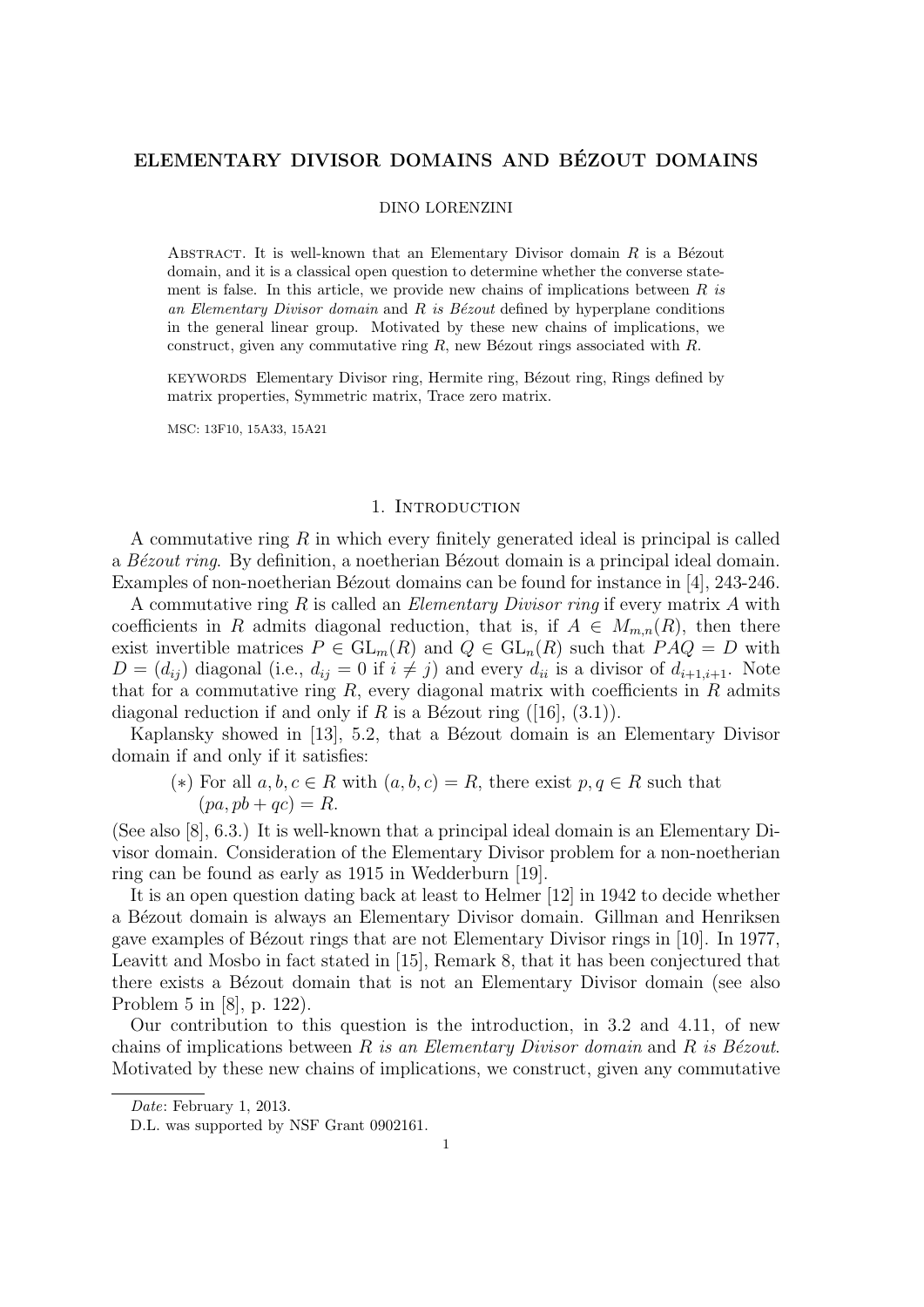ring R which is not Bézout, new Bézout rings associated with R (see 3.5 and 4.10). We have not been able to determine whether these rings are Elementary Divisor rings.

### 2. ORBITS UNDER THE ACTION OF  $GL_n(R)$

Let R be a commutative ring. Let  $M_n(R)$  denote the ring of  $(n \times n)$ -matrices with coefficients in R, and endowed with the action of  $GL_n(R)$  on the right. Recall that a commutative ring R is called a  $Hermite^1$  ring if for each matrix  $A \in M_{m,n}(R)$ , there exists  $U \in GL_n(\tilde{R})$  such that  $AU = (b_{ij})$  is lower triangular (i.e.,  $b_{ij} = 0$  whenever  $i < j$ ). In fact, Kaplansky shows that R is Hermite as soon as for each matrix  $(a, b)$ , there exists  $U \in GL_2(R)$  such that  $(a, b)U = (d, 0)$  for some d ([13], 3.5).

Let  $L_n$  denote the R-submodule of  $M_n(R)$  consisting of all lower triangular matrices. We note that a domain R is Hermite if and only if for some  $n \geq 2$ , the orbit of  $L_n$  under the right action of  $GL_n(R)$  is equal to  $M_n(R)$ . Indeed, it is clear that if R is Hermite, the orbit of  $L_n$  is the whole space  $M_n(R)$ . Suppose now that the orbit of  $L_n$  is  $M_n(R)$ . Let  $a, b \in R$  and consider the  $(n \times n)$ -matrix  $A = (a_{ij})$  with  $a_{11} = a$ ,  $a_{12} = b$ ,  $a_{ii} = 1$  if  $i = 2, \ldots, n$ , and all other coefficients equal to 0. Then there exists  $U \in GL_n(R)$  such that AU is lower triangular. When R is a domain, it follows that U has its first two lines of the form  $(u_{11}, u_{12}, 0, \ldots, 0)$  and  $(u_{21}, u_{22}, 0, \ldots, 0)$ . Let U' denote the  $(2 \times 2)$  matrix  $(u_{ij}, 1 \le i, j \le 2)$ . Then  $U' \in GL_2(R)$ , and  $(a, b)U' = (d, 0)$ . By Kaplansky's Theorem, R is Hermite.

Let  $S_n$  denote the R-submodule of  $M_n(R)$  consisting of all symmetric matrices. It is natural to wonder whether there exist rings R such that the orbit of  $S_n$  under  $GL_n(R)$  is equal to  $M_n(R)$ . This led us to the following definitions.

**Definition 2.1** Let  $n \geq 1$ . A ring R satisfies Condition  $(SU)_n$  (resp. satisfies Condition  $(SU')_n$ ) if, given any  $A \in M_n(R)$ , there exist a symmetric matrix  $S \in M_n(R)$ and an invertible matrix  $U \in GL_n(R)$  (resp.  $U \in SL_n(R)$ ) such that  $A = SU$ .

**Remark 2.2** It is easy to check that if R satisfies Condition  $(SU)_n$  or  $(SU')_n$ , and I is any proper ideal of R, then  $R/I$  also satisfies Condition  $(SU)_n$  or  $(SU')_n$ . It is also true that if  $T \subset R$  is a multiplicative subset, then the localization ring  $T^{-1}(R)$ satisfies Condition  $(SU)_n$  or  $(SU')_n$ . We note that the Hermite property is also preserved by passage to factor rings or localizations at multiplicative subsets.

Further properties of rings R satisfying Condition  $(SU)_n$  or  $(SU')_n$  are discussed in the next section and as we shall see, these rings are quite special. There are other interesting R-submodules of  $M_n(R)$  for which the above question can be considered. For instance, let  $T_n \subset M_n(R)$  be the R-submodule consisting of all matrices having trace zero. We are led to the following definitions.

**Definition 2.3** Let  $n \geq 1$ . A ring R satisfies Condition  $H_{n,1}$  (resp. satisfies Condition  $H'_{n,1}$ ) if the orbit of  $T_n$  under the action of  $GL_n(R)$  (resp. under the action of  $SL_n(R)$  is equal to  $M_n(R)$ .

 ${}^{1}$ A different notion of Hermite ring is also in use in the literature; See for instance the appendix to section I.4 in [14]. The notion of Hermite ring used here is due to Kaplansky in 1949, as is the notion of Elementary Divisor ring  $[13]$ . The terminology *Bézout ring* seems to be slightly more recent. In 1943, Helmer calls such a ring a Prüfer ring  $[12]$ , but as early as 1956, the terminology of *Prüfer ring* is reserved for rings where all finitely generated ideals are projective  $[1]$ . In 1954, Gillman and Henriksen [10] call a Bézout ring a F-ring. In 1960, Chadeyras [2] uses the term *anneau*  $semi-principal\ ou\ de\ B\acute{e}zout$  to refer to a Bézout ring.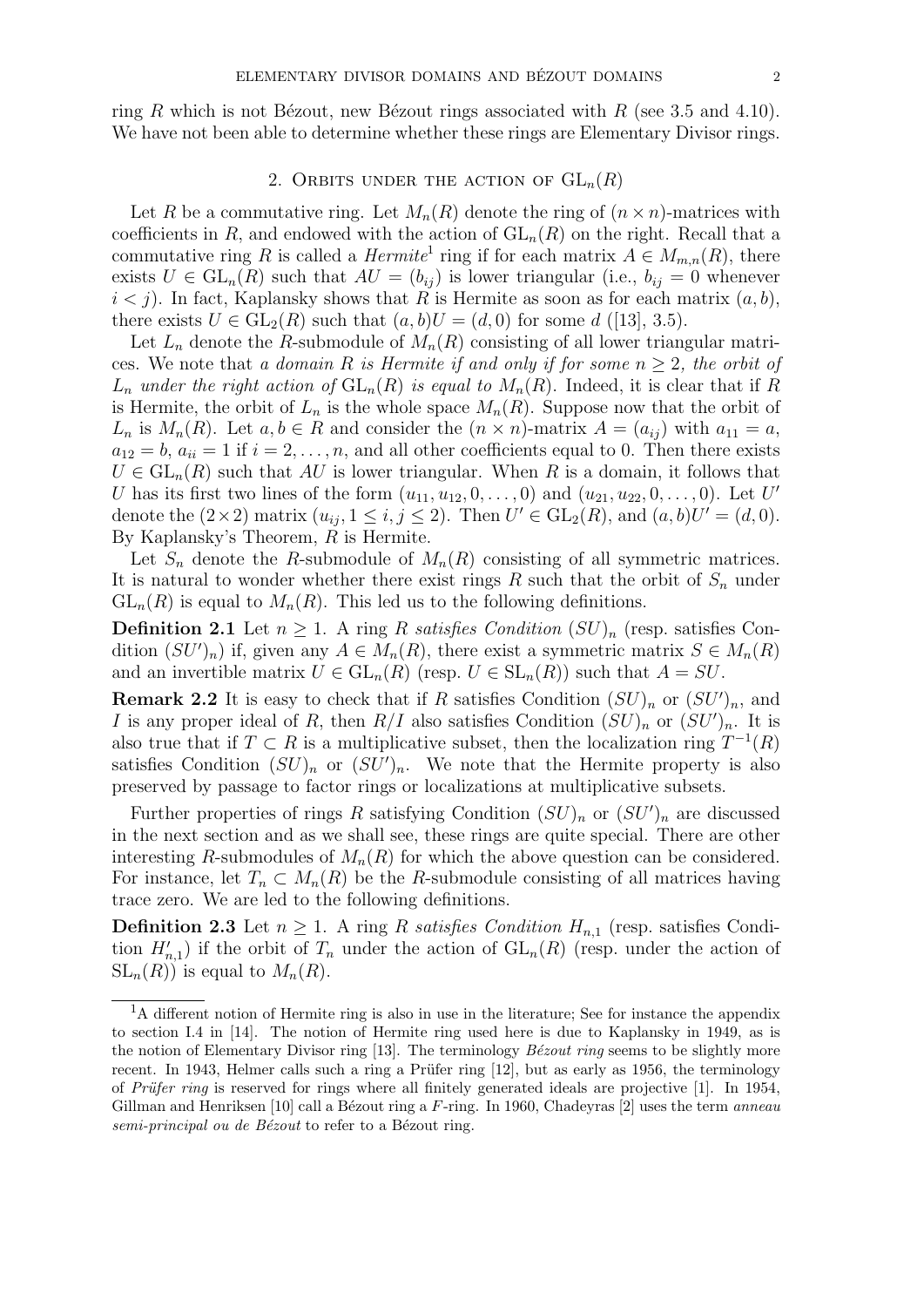Further properties of rings R satisfying Condition  $H_{n,1}$  or  $H'_{n,1}$  are discussed in the fourth section. In particular, the analogue of 2.2 also holds. When  $n = 2$ , the conditions  $(SU)_2$  and  $H_{2,1}$  are equivalent (4.11).

Our choice of notation indicates that the cases of  $S_n$  and  $T_n$  are different, as it is also possible to consider stronger Conditions  $H_{n,s}$  or  $H'_{n,s}$  for  $1 \leq s \leq n-1$ . Indeed, for  $s > 0$ , endow the product  $(M_n(R))^s$  with the diagonal action of  $GL_n(R)$  (that is, for  $g \in GL_n(R)$  and  $a := (a_1, \ldots, a_s) \in (M_n(R))^s$ , let  $a \cdot g := (a_1g, \ldots, a_sg)$ . We further define:

**Definition 2.4** Let n and s be positive integers. A ring R satisfies Condition  $H_{n,s}$ (resp. satisfies Condition  $H'_{n,s}$ ) if the orbit of  $(T_n)^s$  under the action of  $GL_n(R)$  (resp. under the action of  $SL_n(R)$  is equal to  $(M_n(R))^s$ .

As we note in 4.1, no ring satisfies Condition  $H_{n,s}$  or  $H'_{n,s}$  when  $s \geq n$ . Several obvious generalizations of the notions introduced above also lead to vacuous classes of rings. For instance, the orbit of  $S_n \times S_n$  in  $M_n(R) \times M_n(R)$  under the diagonal action of  $GL_n(R)$  is never equal to  $M_n(R) \times M_n(R)$ . Indeed, let  $B =$  $\left(\begin{array}{cc} 0 & 1 \\ 0 & 0 \end{array}\right)$  and  $C =$  $\left(\begin{array}{cc} 0 & 1 \\ 0 & 1 \end{array}\right)$ . Then the element  $(B, C)$  is not in the orbit of  $S_2 \times S_2$ .

The orbit of  $S_n \cap T_n$  is never equal to  $M_n(R)$ . Indeed, the matrix  $A =$  $\left(\begin{array}{cc} 1 & 0 \\ 0 & 0 \end{array}\right)$ cannot be written as  $BU$  with  $B$  symmetric and trace 0, and  $U$  invertible.

# 3. CONDITION  $(SU)_n$

Gillman and Henriksen have proved in [9], Theorem 3, that a commutative ring is a Hermite ring if and only if the following condition is satisfied:

 $(**)$  for every  $a, b ∈ R$ , there exist  $c, d$  and  $g$  in  $R$  such that  $a = cg$ ,  $b = dq$ , and  $(c, d) = R$ .

It follows immediately that a Bézout domain is a Hermite domain.

**Proposition 3.1.** Let R be any commutative ring. If R satisfies Condition  $(SU)_n$ for some  $n \geq 2$ , then R is a Hermite ring.

Let 
$$
a, b \in R
$$
, and let  $A := \begin{pmatrix} a & 0 \\ b & 0 \end{pmatrix}$ . Then

- (i) If there exists  $V := \begin{pmatrix} u & v \\ s & t \end{pmatrix} \in GL_2(R)$  such that AV is symmetric, then there exists  $g \in R$  such that  $a = ug$ ,  $b = vg$ , and  $(u, v) = R$ .
- (ii) If R is a Hermite ring, then there exists  $V \in SL_2(R)$  such that AV is symmetric.

*Proof.* (i) The cases where  $a = 0$  or  $b = 0$  are easy and left to the reader. Assume that  $a \neq 0$  and  $b \neq 0$ . The product AV is symmetric if and only if  $av = bu$ . The matrix V is invertible if and only if  $ut - sv = \epsilon \in \mathbb{R}^*$ . Then  $aut - asv = a\epsilon = u(at - bs)$ , and at − bs divides a. Similarly,  $v(at - bs) = b$ . Therefore,  $(at - bs) \subseteq (a, b) \subseteq (at - bs)$ , and we find that the ideal  $(a, b)$  is principal. We also have  $(u, v) = R$ , as desired.

Suppose now that R satisfies Condition  $(SU)_n$  for some  $n \geq 2$ . Let  $a, b \in R$ . Consider the square  $(n \times n)$ -matrix  $A = (a_{ij})$  with all null entries, except for  $a_{11} := a$ and  $a_{21} := b$ . Assume that there exists  $V = (v_{ij}) \in GL_n(R)$  such that AV is symmetric. Then we find that  $v_{13} = \cdots = v_{1n} = 0$ , and  $av_{12} = bv_{11}$ . Expanding the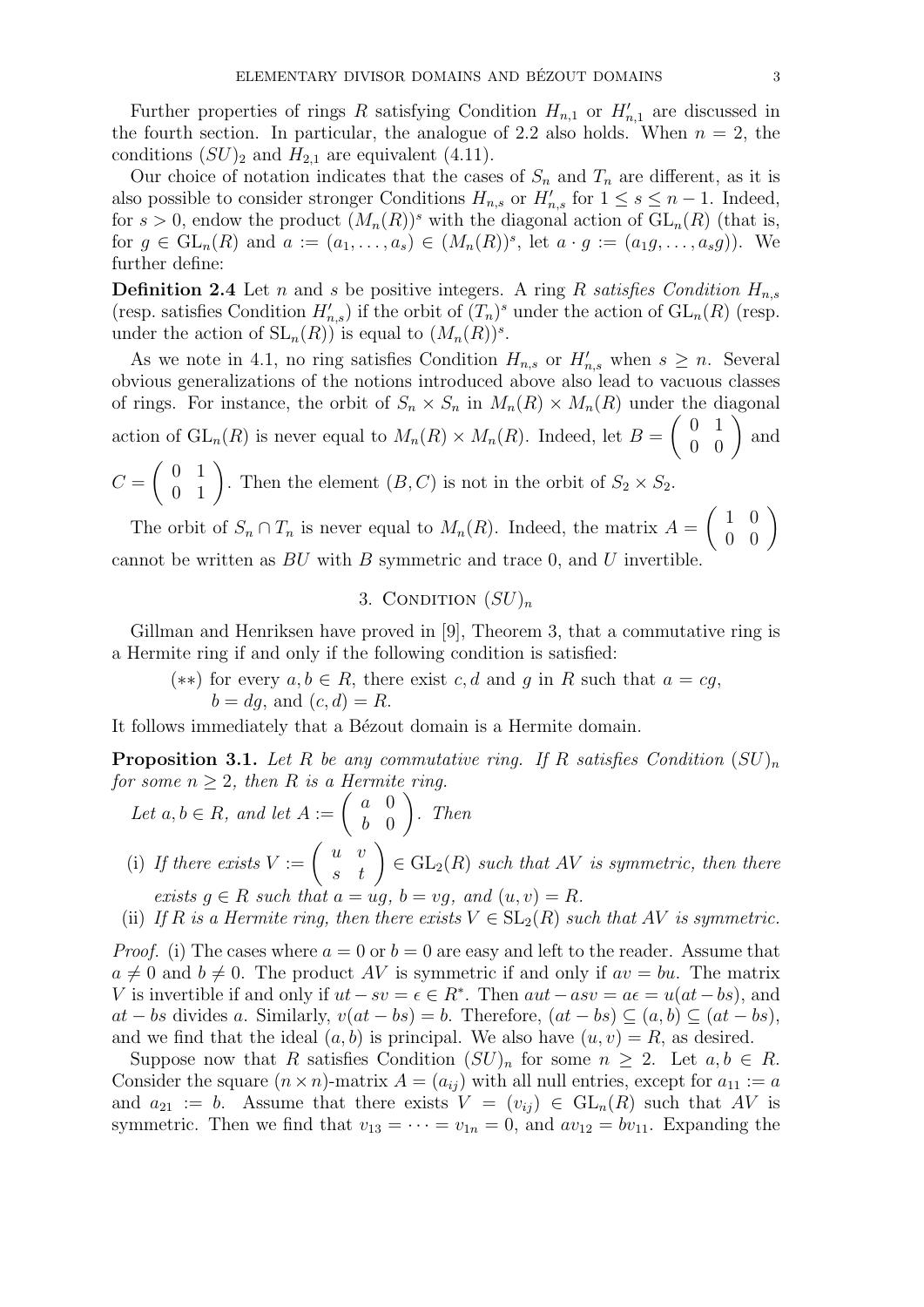determinant of V using the first row, we find that we can write det(V) =  $v_{11}s - v_{12}t \in$  $R^*$  for some  $s, t \in R$ . We conclude as above with  $g = at - bs$ .

(ii) Let  $a, b \in R$ . Assume that there exist  $c, d, q \in R$  such that  $a = qc$  and  $b = qd$ , and that there exist  $s, t \in R$  such that  $cs + dt = 1$ . We can write

$$
\left(\begin{array}{cc} a & 0 \\ b & 0 \end{array}\right) \left(\begin{array}{cc} c & d \\ -t & s \end{array}\right) = \left(\begin{array}{cc} ac & ab/g \\ ab/g & bd \end{array}\right).
$$

Proposition 3.2. Let R be any commutative ring. Consider the following properties:

- a) R is an Elementary Divisor ring.
- b) R satisfies Condition  $(SU')_n$  for all  $n \geq 2$ .
- c) R satisfies Condition  $(SU)_n$  for all  $n \geq 2$ .
- d)  $R$  is a Hermite ring.

Then  $a) \Longrightarrow b) \Longrightarrow c) \Longrightarrow d$ .

*Proof.* a)  $\implies b$ . Let  $A \in M_n(R)$ . Choose  $P, Q \in GL_n(R)$  such that  $PAQ = D$  is a diagonal matrix. Let  $\epsilon := \det(P) \det(Q)^{-1}$ . Let E denote any invertible diagonal matrix with determinant  $\epsilon$ . Then  $PAQE = DE$  is still symmetric since D is diagonal. We find that

$$
AQE(P^{-1})^t = P^{-1}DE(P^{-1})^t
$$

is symmetric, with  $\det(QE(P^{-1})^t) = 1$ . It is obvious that  $b) \implies c$ . The last implication  $c$ )  $\implies d$ ) follows from 3.1.

It is completely obvious from the previous proposition that if  $R$  is an Elementary Divisor domain and satisfies Condition  $(SU)<sub>n</sub>$ , then it is also satisfies Condition  $(SU)_{n-1}$ . We can strengthen this assertion as follows.

**Proposition 3.3.** Let R be a commutative domain which satisfies Condition  $(SU)_n$ for some  $n \geq 3$ . Then R is a Bézout domain, and satisfies Condition  $(SU)_{n-1}$ .

*Proof.* Proposition 3.1 shows that the domain R is Bézout. Let  $A \in M_{n-1}(R)$ . Since R is Bézout, it is possible to find two invertible matrices  $P, Q \in GL_{n-1}(R)$  such that *PAQ* consists in its upper left corner of a square  $(r \times r)$ -matrix A' with  $r = \text{rank}(A)$ and  $\det(A') \neq 0$ , and such that all other coefficients of PAQ are zeros. Indeed, since R is a domain, we can define the rank of A to be its rank when A is viewed as a matrix with coefficients in the field of fractions  $K$  of  $R$ . Suppose that the columns  $A_1, \ldots, A_{n-1}$  of A are linearly dependent over K (i.e., that rank(A)  $\lt n-1$ ). Since R is a Bézout domain, we can then find  $a_1, \ldots, a_{n-1} \in A$  such that  $\sum a_i A_i = 0$  and  $(a_1, \ldots, a_{n-1}) = A$ . Then there exists a matrix  $Y \in GL_{n-1}(R)$  such that the last column of Y has entries  $a_1, \ldots, a_{n-1}$  (see, e.g., [13], 3.7). It follows that the matrix AY has its last column equal to the zero-vector. We proceed similarly with the rows of AY, to find an invertible matrix  $X \in GL_{n-1}(R)$  such that XAY consists of a square  $(n-2 \times n-2)$ -matrix  $A^{(1)}$  in the top left corner, and zeros everywhere else. If rank $(A^{(1)}) < n-2$ , we repeat the process with  $A^{(1)}$ , and so on.

Let  $B \in M_n(R)$  be the matrix with A' in the upper left corner, and with all other entries zeros. By hypothesis, there exists  $U \in GL_n(R)$  such that  $BU$  is symmetric. Clearly, the last  $n - \text{rank}(A)$  rows of BU consists only in zeros. Since the matrix BU is symmetric, its last  $n - \text{rank}(A)$  columns also consists only in zeros. Let W denote any vector in  $R^{\text{rank}(A)}$  obtained from one of the  $n - \text{rank}(A)$  last columns of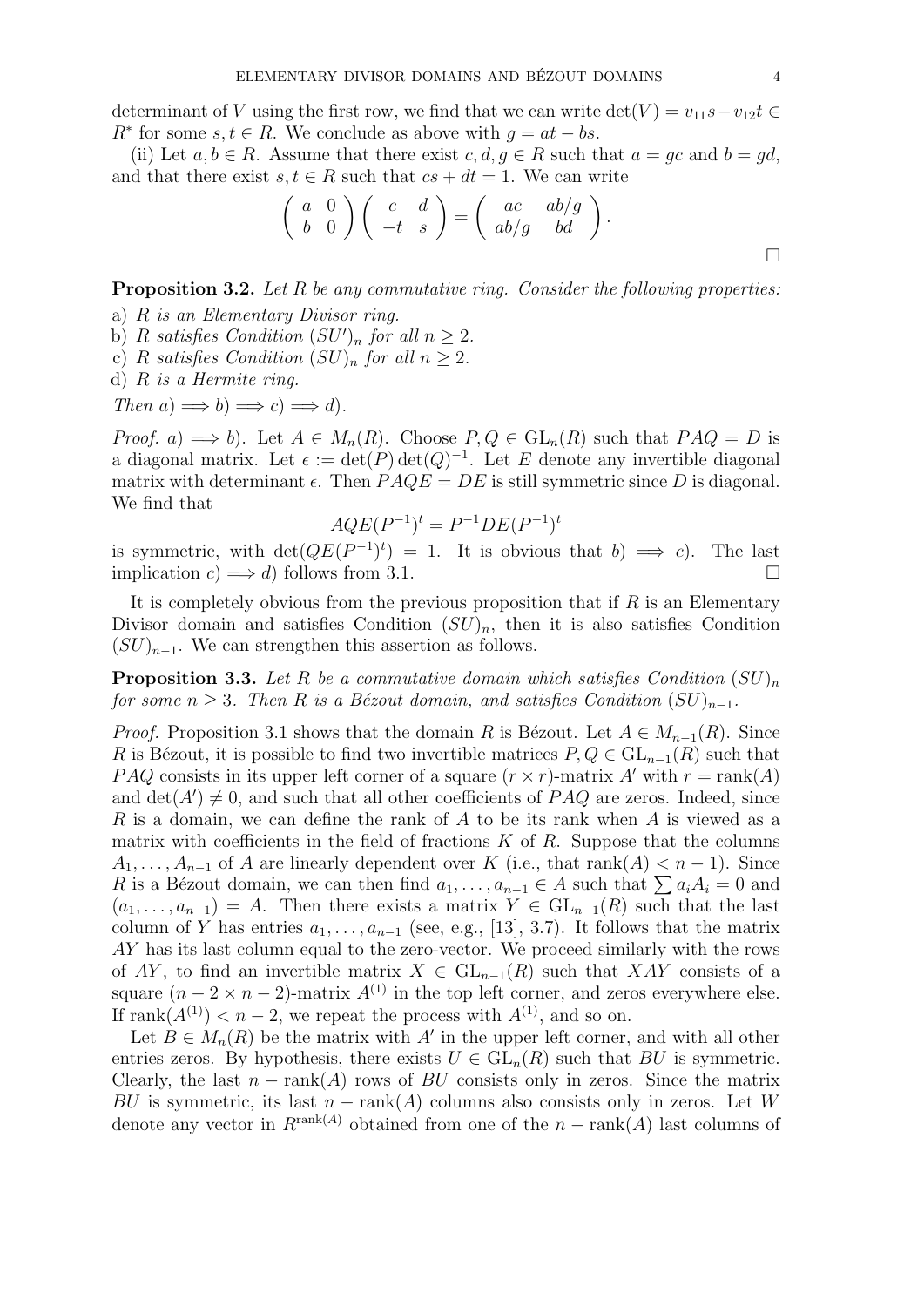U by removing from the column its last  $n - \text{rank}(A)$  coefficients. Then  $A/W = 0$ . Since  $\det(A') \neq 0$ , we find that  $W = 0$ . Let V denote the square rank(A)-matrix in the upper left corner of U, and let V' denote the square  $(n - \text{rank}(A))$ -matrix in the lower right corner of U. Then  $\det(U) = \det(V) \det(V')$ . Hence, V is invertible, and we have  $A'V$  symmetric.

Consider now the square matrix T of size  $(n-1)$  consisting of two blocks: V in the upper left corner, and an identity matrix of the appropriate size in the lower right corner. The matrix  $T$  is invertible. By construction,  $PAQT$  is symmetric. Then  $AQT(P^{-1})^t$  is also symmetric, with  $QT(P^{-1})^t$  invertible.

Remark 3.4 A key step in the above proof in general cannot be performed if the ring R is not a domain, even when R is a principal ideal ring. Indeed, let  $R := k[\epsilon]/(\epsilon^2)$ , with k any field. The diagonal matrix  $D := diag(\epsilon, \epsilon)$  has determinant 0, and has two linearly dependent columns. But it is not possible to find  $U \in GL_2(R)$  such that DU has a null bottom row.

If R satisfies Condition  $(SU)_n$  and R has the property that every unit  $r \in R^*$  is an *n*-th power in R, then R also satisfies Condition  $(SU')_n$ . Indeed, if  $A = SU$  with S symmetric and  $\det(U) \in R^*$ , write  $\det(U) = e^n$ , and  $D := \text{diag}(\epsilon, \ldots, \epsilon)$ . Then  $A = (SD)(D^{-1}U)$  with SD symmetric, and  $D^{-1}U \in SL_n(R)$ .

It is natural to ask whether any of the implications in our last propositions can be reversed in general. We can also ask whether a commutative Bézout domain which satisfies Condition  $(SU')_n$  also satisfies Condition  $(SU')_{n-1}$ .

Example 3.5 Proposition 3.2 suggests the following construction of new Bézout rings. Let R be any commutative ring and fix  $n > 1$ . Let  $X = (x_{ij})_{1 \le i,j \le n}$  denote the square  $n \times n$ -matrix in the indeterminates  $x_{ij}$ ,  $1 \leq i, j \leq n$ . For each matrix  $A \in M_n(R)$ , consider the subset  $I(A)$  of  $R[x_{11},...,x_{nn}]$  consisting of  $det(X) - 1$  and of the  $(n^2 - n)/2$  polynomial equations obtained by imposing the condition that the matrix AX is symmetric. Let  $\langle I(A) \rangle$  denote the ideal of  $R[x_{11},...,x_{nn}]$  generated by the elements of  $I(A)$ . We claim that  $\langle I(A) \rangle \neq R[x_{11}, \ldots, x_{nn}]$ . Indeed, choose a maximal ideal M of R, and consider the field  $K := R/M$ . If  $1 \in < I(A) >$ , then 1 is also contained in the ideal of  $K[x_{11}, \ldots, x_{nn}]$  generated by the images of the elements of  $I(A)$  modulo M. This is not possible since K is a principal ideal domain, and Proposition 3.2 shows then that K satisfies Condition  $(SU')_n$ .

Consider the set  $\mathcal I$  of all subsets  $I(A)$ ,  $A \in M_n(R)$ , such that there exists no homomorphism of R-algebras between  $R[x_{11},...,x_{nn}]/\langle I(A) \rangle$  and R (i.e., such that there exists no matrix  $Y \in SL_n(R)$  with AY symmetric). For each subset  $I = I(A) \in \mathcal{I}$ , we let  $\mathbf{x}^I$  denote the set of  $n^2$  variables labeled  $x_{11}^I, \ldots, x_{nn}^I$ , and we denote by  $(\mathbf{x}^I)$  the matrix  $(x_{ij}^I)$ . We now let  $I(A, \mathbf{x}^I)$  be the subset of  $R[\mathbf{x}^I]$  consisting of  $\det((\mathbf{x}^I)) - 1$  and of the  $(n^2 - n)/2$  polynomial equations obtained by imposing the condition that the matrix  $A(\mathbf{x}^I)$  is symmetric. It is not difficult to check that the ideal  $\langle I(A, \mathbf{x}^I), I \in \mathcal{I} \rangle$  is a proper ideal of the polynomial ring  $R[\mathbf{x}^I, I \in \mathcal{I}]$ . Indeed, if  $1 \in \langle I(A, \mathbf{x}^I), I \in \mathcal{I} \rangle$ , then there exist finitely matrices  $A_1, \ldots, A_s$  such that  $1 \in \langle I(A_i, \mathbf{x}^{I(A_i)}), i = 1, \ldots, s \rangle = R[\mathbf{x}^{I(A_i)}, i = 1, \ldots, s]$ . Reducing modulo the ideal generated by a maximal ideal  $M$  of  $R$  leads as above to a contradiction. We define the quotient ring

$$
s_n(R) := R[\mathbf{x}^I, I \in \mathcal{I}]/ < I(A, \mathbf{x}^I), I \in \mathcal{I} > .
$$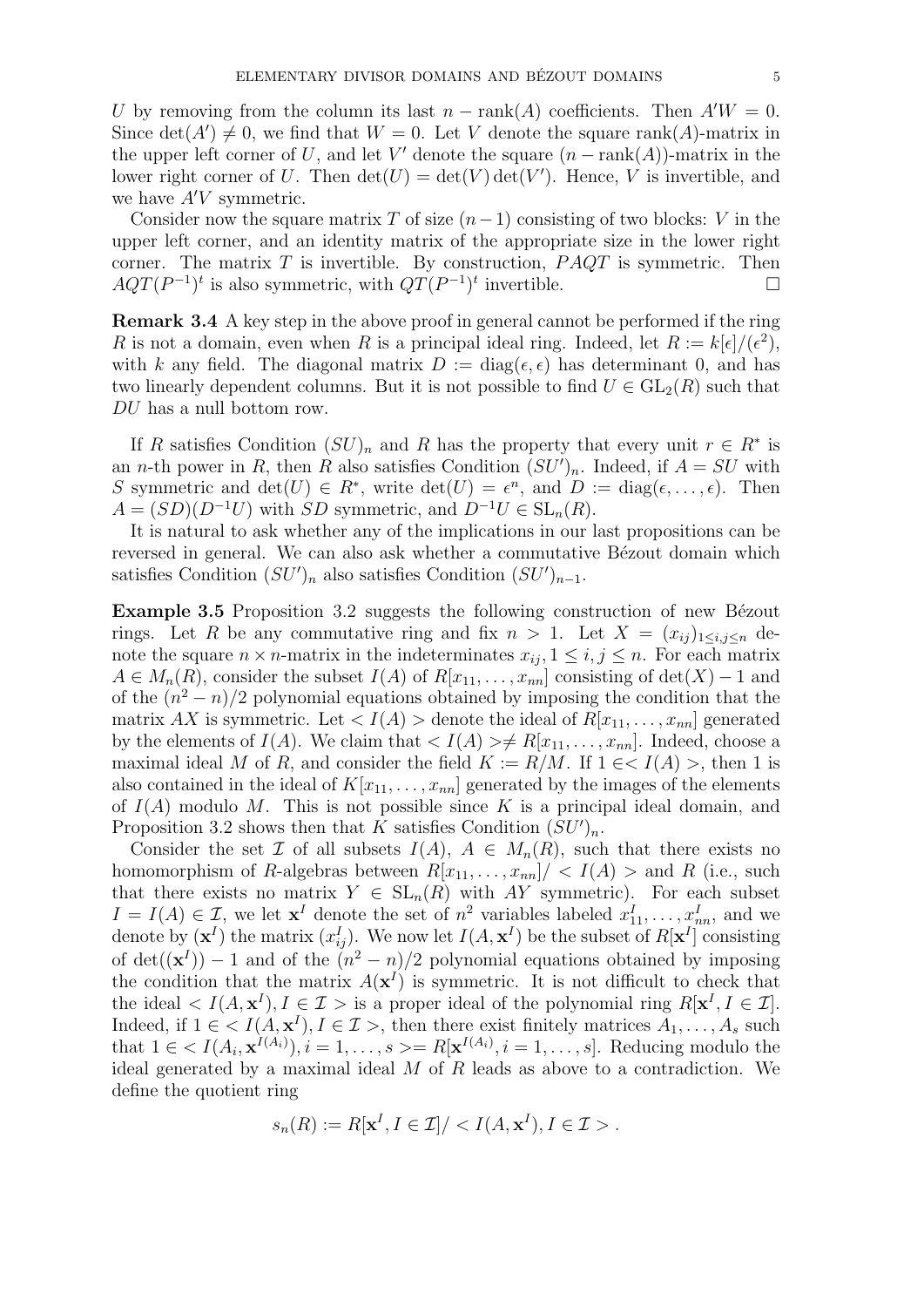Note that if R satisfies Condition  $(SU')_n$ , then  $\mathcal{I} = \emptyset$  and, in particular,  $s_n(R) =$ R. It is clear that we have a natural morphism of R-algebras  $R \to s_n(R)$ . By construction, given any matrix  $B \in M_n(R)$ , there exists  $U \in SL_n(s_n(R))$  such that BU is symmetric. Indeed, it suffices to take  $U := (\text{class of}(x_{ij}^{I(B)}) \text{ in } s_n(R)).$ 

Let  $s_n^{(1)}(R) := s_n(R)$ , and for each  $i \in \mathbb{N}$ , we set  $s_n^{(i)}(R) := s_n(s_n^{(i-1)}(R))$ . Finally, we let

$$
\mathcal{S}_n(R) := \varinjlim_i s_n^{(i)}(R).
$$

Let  $C \in M_n(\mathcal{S}_n(R))$ . Then the finitely many coefficients of C all lie in a single ring  $s_n^{(i)}(R)$  for some  $i > 0$ . By construction, there exist  $U := (u_{ij}) \in SL_n(s_n^{(i)}(R))$  such that CU is symmetric. It follows that  $\mathcal{S}_n(R)$  satisfies Condition  $(SU')_n$ .

Given any prime ideal P of  $\mathcal{S}_n(R)$ , the quotient  $\mathcal{S}_n(R)/P$  satisfies Condition  $(SU')_n$ and, thus, is a B $\acute{e}z$ out domain  $(3.3)$ . It is natural to wonder whether one could show for a well-chosen ring  $R$  that one such domain is not an Elementary Divisor domain, for instance by showing that  $\mathcal{S}_n(R)/P$  does not satisfy Condition  $(SU')_{n+1}$ .

### 4. Hyperplane Conditions

Let R be any commutative ring. Let  $f \in R[x_{11}, \ldots, x_{nn}]$  be any polynomial in the indeterminates  $x_{ij}$ ,  $1 \leq i, j \leq n$ . Denote by  $Z_f(R)$  the set of solutions to the equation  $f = 0$  in  $R^{n^2}$ . (The notation  $Z_f(R)$  stands for the *zeroes* of f in  $R^{n^2}$ .)

**Lemma 4.1.** Let R be a commutative ring, and let n and s be positive integers. The following are equivalent:

- (a) R satisfies Condition  $H_{n,s}$ .
- (b) Given any system of s linear homogeneous polynomials  $h_i \in R[x_{11},...,x_{nn}], i =$  $1, \ldots, s$ , we have

$$
\mathrm{GL}_n(R) \cap (\bigcap_{i=1}^s Z_{h_i}(R)) \neq \emptyset.
$$

Moreover, R satisfies Condition  $H'_{n,s}$  if and only if (b) holds with  $GL_n(R)$  replaced by  $SL_n(R)$ . No ring R satisfies Condition  $H_{n,s}$  or  $H'_{n,s}$  when  $s \geq n$ .

*Proof.* Let  $h(x_{11},...,x_{nn}) = \sum a_{ij}x_{ij}$  be a linear homogeneous polynomial. Let A denote the associated matrix  $(a_{ij}) \in M_n(R)$ . Let  $X := (X_{ij})$  be any matrix. The equivalence follows immediately from the fact that the trace of the matrix  $AX<sup>t</sup>$  is equal to  $h(X_{11},\ldots,X_{nn}).$ 

Consider now the polynomials  $h_i := x_{1,i}$  for  $i = 1, \ldots, n$ . It is clear that for this choice of n polynomials,  $GL_n(R) \cap (\bigcap_{i=1}^n Z_{h_i}(R)) = \emptyset$ . Thus, no ring R can satisfy Condition  $H_{n,s}$  when  $s \geq n$ .

**Remark 4.2** (See 4.7.) We note that if R satisfies Condition  $H_{n,s}$ , and I is any proper ideal of R, then  $R/I$  also satisfies Condition  $H_{n,s}$ . It is also true that if  $T \subset R$ is a multiplicative subset, then the localization ring  $T^{-1}(R)$  satisfies Condition  $H_{n,s}$ .

Our motivation for introducing Condition  $H_{n,s}$  is the following lemma.

**Lemma 4.3.** Let R be a commutative ring satisfying Condition  $H_{n,n-1}$  for some  $n \geq 2$ . Then R is a Hermite ring.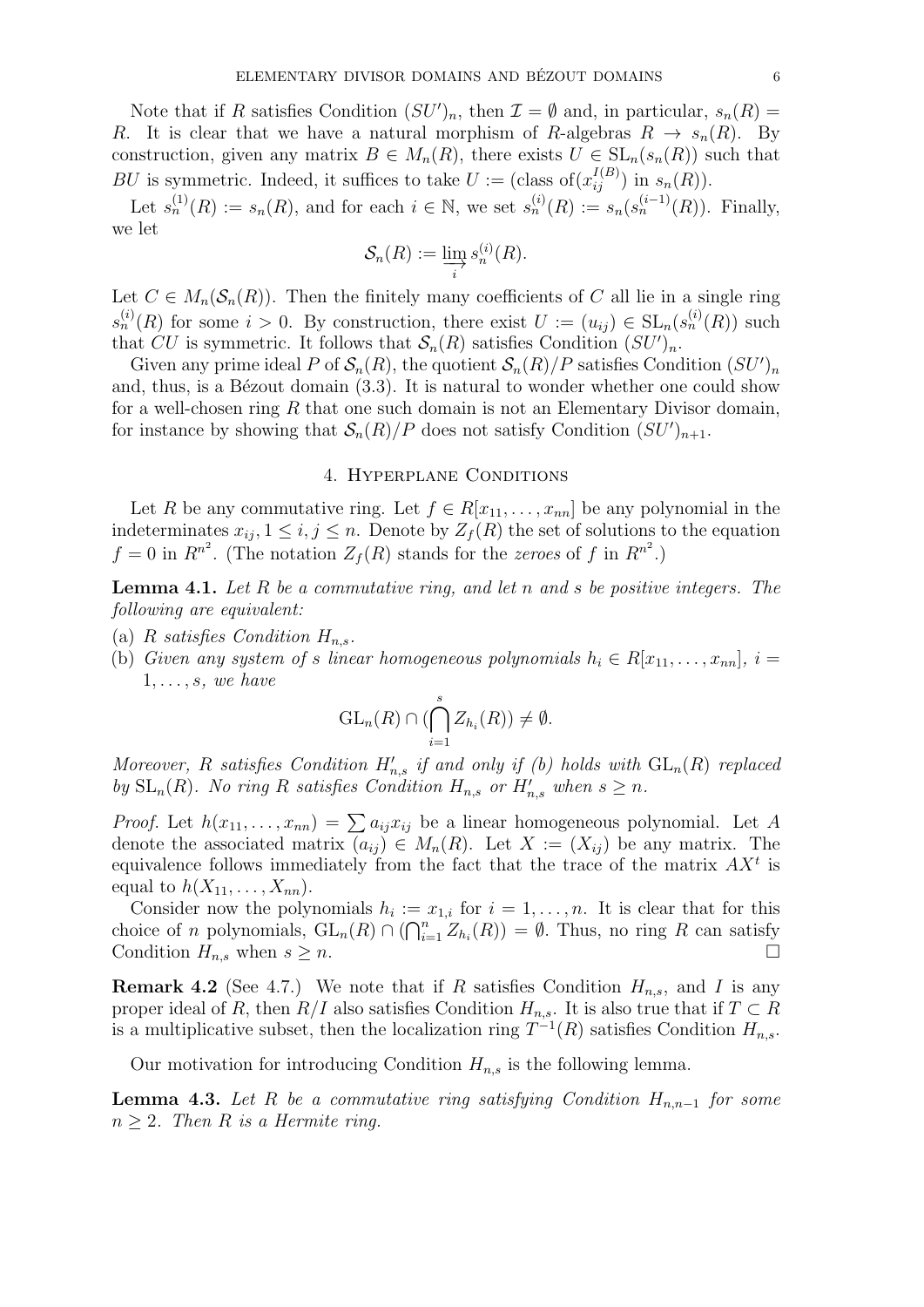*Proof.* Let  $a, b \in R$ . Condition  $H_{n,n-1}$  implies the existence of  $V = (v_{ij}) \in GL_n(R)$ satisfying the following  $n-1$  hyperplane conditions:  $v_{13} = \cdots = v_{1n} = 0$ , and  $av_{12} = bv_{11}$ . Expanding the determinant of V using the first row, we find that we can write  $\det(V) = v_{11}s - v_{12}t \in R^*$  for some  $s, t \in R$ . We conclude as in the proof of 3.1 (i) that  $g := (as - bt) \det(V)^{-1}$  is such that  $gv_{11} = a$  and  $gv_{12} = b$ , with  $(v_{11}, v_{12}) = R.$ 

In analogy with Proposition 3.2, we may wonder whether an Elementary Divisor ring, or even a Hermite ring, satisfies Condition  $H'_{n,n-1}$  for all  $n \geq 2$ . Our results on this question are Proposition 4.4 below, and Proposition 4.8, which shows that an Elementary Divisor ring satisfies Condition  $H'_{n,1}$  for all  $n \geq 2$ .

## **Proposition 4.4.** Any field K satisfies Condition  $H_{n,n-1}$  for all  $n \geq 2$ .

Proof. We thank J. Fresnel for making us aware of [7], Exer. 2.3.16, p. 112, which details a proof of the proposition under the assumption that  $K$  is infinite. The suggested proof in fact shows that the proposition holds if  $|K| \geq r + 1$ . The key to 4.4 is the following statement, proved under the assumption that  $|K| \geq r+1$ in [6], and in general in [17]: If W is a subspace of the K-vector space  $M_n(K)$  and  $\dim(W) > rn$ , then W contains an element of rank bigger than r.

Indeed, let  $h_i \in K[x_{11}, \ldots, x_{nn}], i = 1, \ldots, s$ , be any system of s linear homogeneous polynomials. Then the set  $(\bigcap_{i=1}^s Z_{h_i}(K))$  is in fact a subspace of  $M_n(K)$  of dimension at least  $n^2 - s$ . If this vector space does not contain any element of  $GL_n(K)$ , then all its elements have rank at most  $n-1$ , and its dimension would be at most  $n(n-1)$ . This is a contradiction since  $n(n-1) < n^2 - s$  when  $s = n - 1$ .

**Proposition 4.5.** Let  $n > s > 0$  be integers. Let R be any commutative ring. Let P be a prime ideal of R, with localization  $R_P$ . Suppose that there exists  $k > 0$  such that the  $R_P/PR_P$ -vector space  $(PR_P)^k/(PR_P)^{k+1}$  has dimension greater than  $n-s$ . Then R does not satisfy Condition  $H_{n,s}$ .

Assume now that R is noetherian and that it satisfies Condition  $H_{n,s}$ . Then the Krull dimension of  $R$  is at most 1, and every maximal ideal  $M$  of  $R$  is such that  $MR_M$  can be generated by at most  $n-s$  elements. Moreover, every maximal ideal M of R can be generated by at most  $n - s + 1$  elements.

*Proof.* Let us assume that R satisfies Condition  $H_{n,s}$ . Then  $R_P$  also satisfies Condition  $H_{n,s}$ . By hypothesis, there exist  $r > n - s$  and elements  $a_1, \ldots, a_r$  of  $(P R_P)^k \subset$  $R_P$  whose images in  $(P R_P)^k / (P R_P)^{k+1}$  are linearly independent. Consider the following s linear homogeneous polynomials in  $R_P | x_{11}, \ldots, x_{nn} |$ :

$$
a_1x_{11} + a_2x_{12} + \cdots + a_{n-s+1}x_{1,n-s+1}, x_{1,n-s+2}, \ldots, x_{1,n}.
$$

Using Condition  $H_{n,s}$ , there exists a matrix  $U = (u_{ij}) \in GL_n(R_P)$  such that  $a_1u_{11}$  +  $a_2u_{12} + \cdots + a_{n-s+1}u_{1,n-s+1} = 0$ , and  $u_{1,n-s+2} = \cdots = u_{1,n} = 0$ . Expanding the determinant of U along the first row, we find that there exist  $b_i \in R_P$ ,  $i = 1, \ldots, n - 1$ s+1, such that  $b_1u_{11}+b_2u_{12}+\cdots+b_{n-s+1}u_{1,n-s+1}$  is a unit in  $R_P$ . In particular, there exists at least one  $u_{1j}$  with  $j \leq n - s + 1$  which does not belong to  $PR_P$ . It follows that  $a_1u_{11} + a_2u_{12} + \cdots + a_{n-s+1}u_{1,n-s+1} = 0$  produces a non-trivial linear relation between the images of  $a_1, \ldots, a_r$  in the  $R_P/PR_P$ -vector space  $(PR_P)^k/(PR_P)^{k+1}$ , and this is a contradiction.

Assume now that R is noetherian. To prove that  $\dim(R) \leq 1$ , it suffices to show that for any maximal ideal M of R,  $\dim(R_M) \leq 1$ . Since  $R_M$  is a noetherian local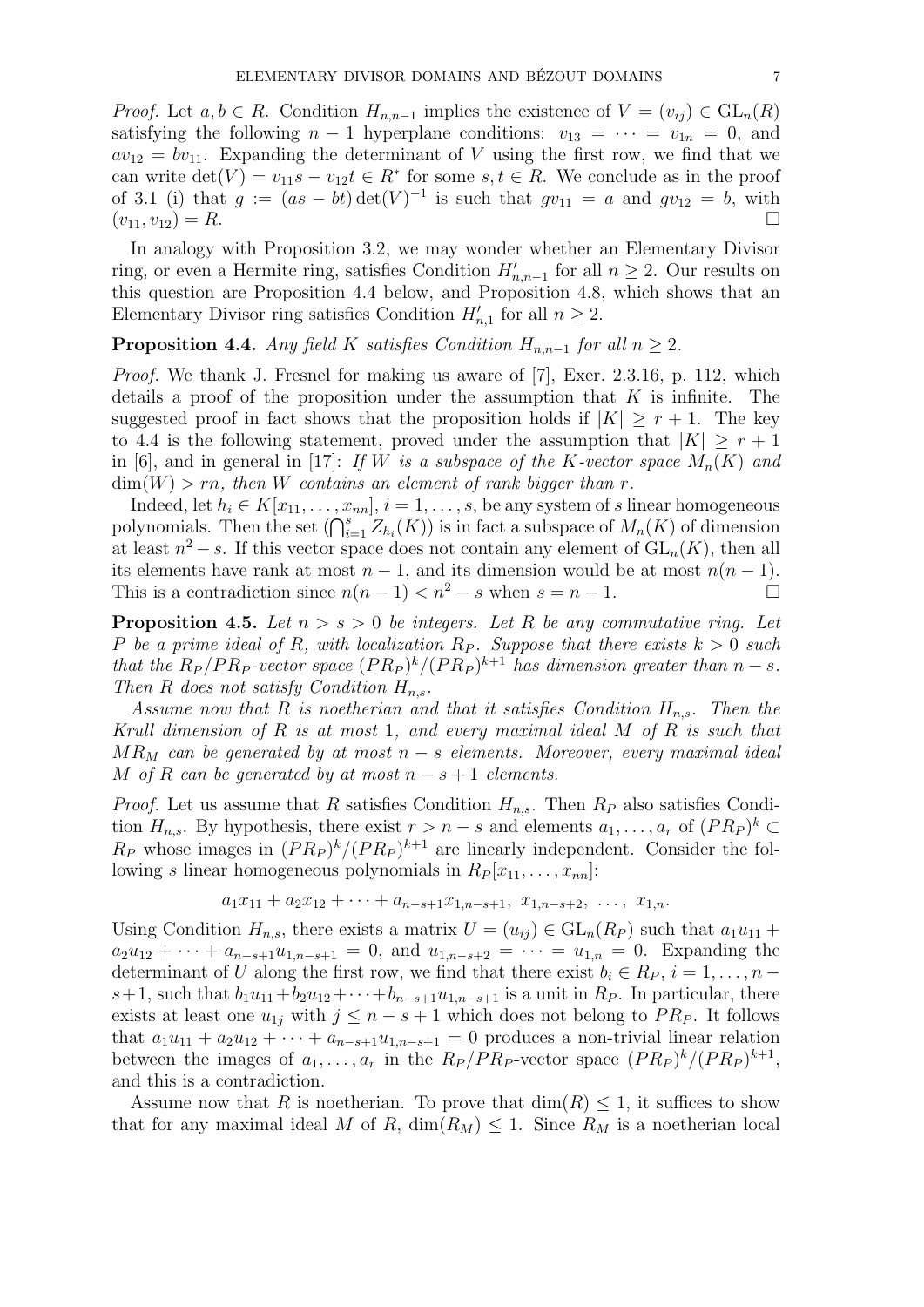ring, the function  $f(k) := \dim_{R_M/MR_M} ((MR_M)^k/(MR_M)^{k+1})$  is given for k large enough by the values of a polynomial  $g(k)$  of degree equal to  $(\dim(R_M) - 1)$ . In particular, if  $\dim(R_M) > 1$ , there always exists a value k such that  $f(k) > n - s$ . This implies by our earlier considerations that Condition  $H_{n,s}$  cannot be satisfied, and this is a contradiction. Assume now that  $\dim(R_M) \leq 1$ , and that  $MR_M$  can be minimally generated by r elements  $a_1, \ldots, a_r$ . Then the images of  $a_1, \ldots, a_r$  in  $MR_M/(MR_M)^2$  are linearly independent. It follows that  $r \leq n - s$ . The statement regarding the number of generators of M follows from a strengthening of a theorem of Cohen, as in [11], Theorem 3, and the remark on page 383.  $\Box$ 

Let R be any commutative ring. Let  $X_n := ((x_{ij})_{1 \le i,j \le n}$  denote the square matrix in the indeterminates  $x_{ij}$ ,  $1 \leq i, j \leq n$ . Set

$$
d_n := \det(X_n) \in R[x_{11}, \ldots, x_{nn}].
$$

For  $\mu \in R$ , denote by  $Z_{d_n-\mu}(R)$  the set of solutions to the equation  $d_n - \mu = 0$  in  $R^{n^2}$ . Clearly,  $\operatorname{SL}_n(R) = Z_{d_n-1}(R)$ .

**Definition 4.6** Let n and s be positive integers. We say that a commutative ring R satisfies Condition  $J_{n,s}$  if, given any s linear homogeneous polynomials  $h_i(x_{11}, \ldots, x_{nn}),$  $i = 1, \ldots, s$ , and  $\nu_1, \ldots, \nu_s \in R$  such that  $\bigcap_{i=1}^s Z_{h_i-\nu_i}(R) \neq \emptyset$ , then for all  $\mu \in R$ , we have

$$
Z_{d_n-\mu}(R)\cap(\cap_{i=1}^s Z_{h_i-\nu_i}(R))\neq\emptyset.
$$

In other words, stratify  $M_n(R)$  using the determinant, so that

$$
M_n(R) = \sqcup_{\mu \in R} Z_{d_n - \mu}(R).
$$

When R satisfies Condition  $J_{n,s}$ , any linear subvariety  $\bigcap_{i=1}^s Z_{h_i-\nu_i}(R)$  in  $R^{n^2} = M_n(R)$ which is not empty meets every stratum of the stratification. As with Condition  $H_{n,s}$ , no ring R satisfies Condition  $J_{n,s}$  with  $s \geq n$ .

**Lemma 4.7.** Let R be a commutative ring which satisfies Condition  $J_{n,s}$ .

- (a) Let I be any proper ideal of R. Then  $R/I$  also satisfies Condition  $J_{n,s}$ .
- (b) Let  $T \subset R$  be a multiplicative subset. Then the localization ring  $T^{-1}(R)$  also satisfies Condition  $J_{n,s}$ .

*Proof.* (a) Let  $\overline{\mu} \in R/I$ . Let  $\overline{h}_i \in (R/I)[x_{11},...,x_{nn}]$  and  $\overline{\nu}_i \in R/I$ ,  $i = 1,...,s$ , be such that  $\bigcap_{i=1}^s Z_{\overline{h}_i-\overline{\nu}_i}(R/I) \neq \emptyset$ . Choose a point  $(\overline{r}_{11},\ldots,\overline{r}_{nn})$  in this intersection. Choose a lift  $(r_{11}, \ldots, r_{nn}) \in R$  of  $(\bar{r}_{11}, \ldots, \bar{r}_{nn})$ , and choose a lift  $h_i \in R[x_{11}, \ldots, x_{nn}]$ of  $h_i$  for each  $i = 1, \ldots, s$ . Set  $\nu_i := h_i(r_{11}, \ldots, r_{nn})$ . Then  $(r_{11}, \ldots, r_{nn})$  belongs to  $\bigcap_{i=1}^s Z_{h_i-\nu_i}(R)$ . Choose a lift  $\mu \in R$  of  $\overline{\mu}$ . Apply Condition  $J_{n,s}$  on R to find  $U = (u_{ij})$ of determinant  $\mu$  contained in  $\bigcap_{i=1}^s Z_{h_i-\nu_i}(R)$ . Then the class of U is  $(R/I)^{n^2}$  is the desired element in  $Z_{d_n-\overline{\mu}}(R/I) \cap (\bigcap_{i=1}^s Z_{\overline{h}_i-\overline{\nu}_i}(R/I)).$ 

(b) Without loss of generality, we may assume that we are given  $h_i \in R[x_{11}, \ldots, x_{nn}]$ and  $\nu_i \in R$  such that  $\bigcap_{i=1}^s Z_{h_i-\nu_i}(T^{-1}(R))$  contains a point  $(r_{11}/t, \ldots, r_{nn}/t)$ . Let  $\mu \in$  $T^{-1}(R)$ , which we write as  $\mu = \mu_0/t_0$ , with  $\mu_0 \in R$  and  $t_0 \in T$ . Then  $\bigcap_{i=1}^s Z_{h_i-t_0t\nu_i}(R)$ contains  $(t_0r_{11}, \ldots, t_0r_{nn})$ . Using Condition  $J_{n,s}$  on R, we find  $U = (u_{ij})$  of determinant  $\mu_0 t^n t_0^{n-1}$  contained in  $\bigcap_{i=1}^s Z_{h_i-t_0t\nu_i}(R)$ . Then  $(u_{ij}/t_0t)$  has determinant  $\mu_0/t_0$ and is contained in  $\bigcap_{i=1}^s Z_{h_i-\nu_i}(T^{-1}(R))$ , as desired.

The key ideas in the proof of the following proposition are due to Robert Varley.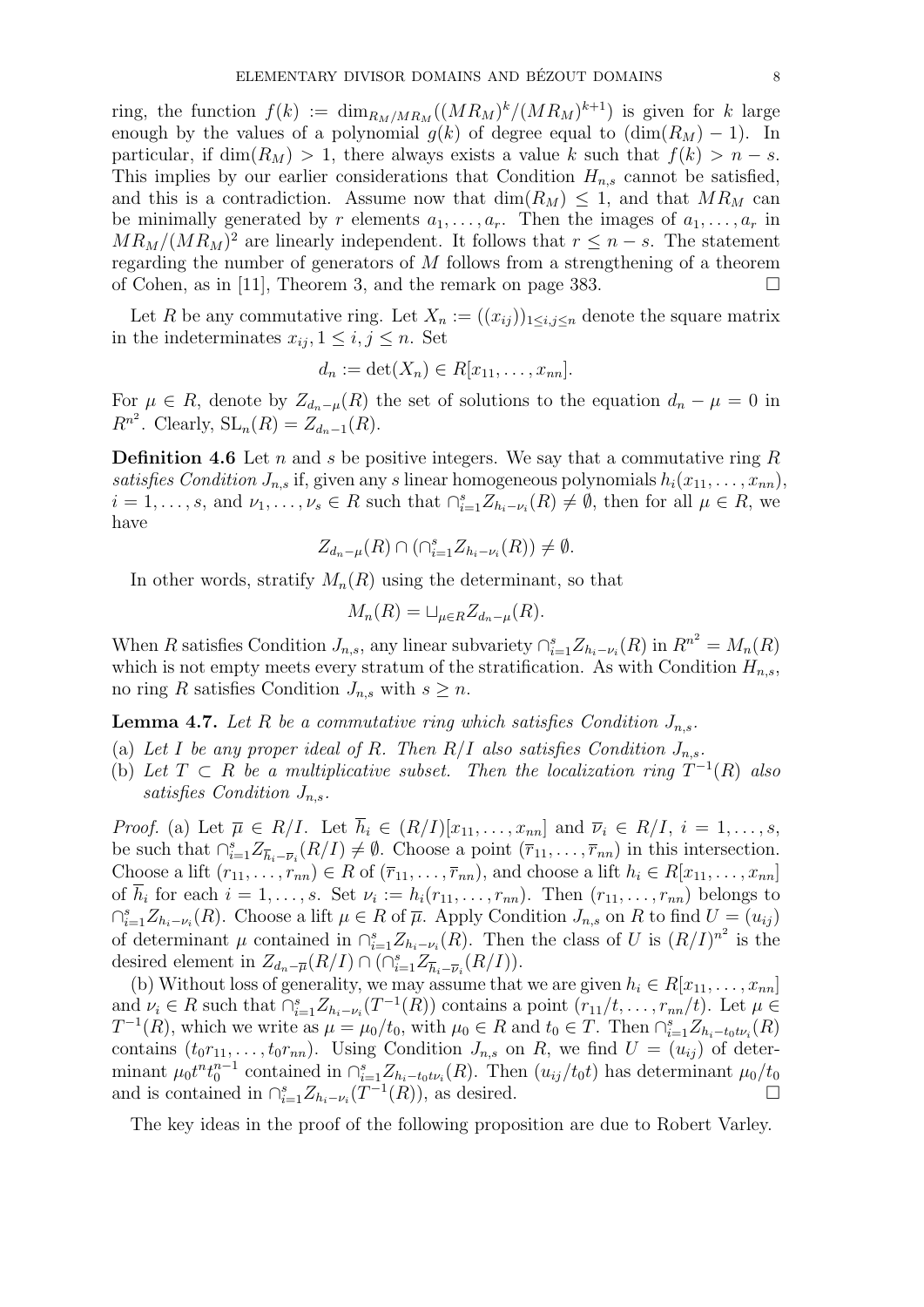Proposition 4.8. Let R be an Elementary Divisor ring. Then R satisfies Condition  $J_{n,1}$  for all  $n > 1$ .

*Proof.* Fix  $h(x_{11},...,x_{nn}) = \sum a_{ij}x_{ij} \in R[x_{11},...,x_{nn}],$  and  $\nu, \mu \in R$ . Assume that  $Z_{h-\nu}(R) \neq \emptyset$ . Then any generator of the ideal  $(a_{11}, \ldots, a_{nn})$  divides  $\nu$ . Write  $B :=$  $(a_{ij}) \in M_n(R)$ , and denote by A the transpose of B. We need to show the existence of  $U \in M_n(R)$  such that  $\det(U) = \mu$  and such that AU has trace  $\text{Tr}(AU) = \nu$ .

Let P and Q in  $GL_n(R)$  be such that  $PAQ = diag(d_1, \ldots, d_n)$  and  $d_i$  divides  $d_{i+1}$ for all  $i = 1, \ldots, n - 1$ . Then  $(a_{11}, \ldots, a_{nn}) = (d_1)$ . Multiply both sides of  $PAQ =$  $diag(d_1, \ldots, d_n)$  on the right by  $D := diag(1, \ldots, 1, \mu \det(P)^{-1} \det(Q)^{-1})$ . Write  $\nu =$  $d_1s$  with  $s \in R$ , and add s times the first column of PAQD to its last column. Permute the first row with the last row. If  $n$  is odd, permute the first and second column, then the third and forth column, etc, to obtain a matrix with  $(0, \ldots, 0, \nu)$  on the diagonal. If  $n$  is even, permute the second and third column, then the forth and fifth column, etc, to again obtain a matrix with  $(0, \ldots, 0, \nu)$  on the diagonal. We have thus proved the existence of P' and Q' in  $GL_n(R)$  such that  $P'PAQDQ'$  is a matrix with  $(0, \ldots, 0, \nu)$  on the diagonal, and  $\det(P'PDQQ') = \pm \mu$ . Multiplying both sides by diag( $-1, 1, ..., 1$ ) if necessary, we may assume that  $\det(P'PDQQ') = \mu$ . By construction,  $\text{Tr}((P'P)(AQDQ')) = \nu$ , so that  $\text{Tr}(AQDQ'P'P) = \nu$ . We can therefore choose  $U := QDQ'P'P$  to satisfy the conditions of the proposition.

Remark 4.9 It is natural to wonder whether an Elementary Divisor ring satisfies Condition  $J_{n,n-1}$  for all<sup>2</sup>  $n > 1$ . Here we note that without any assumptions on the commutative ring R, it is true that a  $(n \times n)$ -matrix with  $n-1$  prescribed entries can always be completed into a matrix in  $M_n(R)$  of determinant  $\mu$ , for any  $\mu \in R$ . Said more precisely, choose the polynomials  $h_{\ell}$  to be distinct monomials, say  $h_{\ell} := x_{i_{\ell}j_{\ell}}$  for  $\ell = 1, \ldots, n - 1$ , and let  $\nu_1, \ldots, \nu_{n-1} \in R$ . Then for any  $\mu \in R$ ,  $Z_{d_n-\mu}(R) \cap (\cap_{i=1}^{n-1} Z_{h_i-\nu_i}(R)) \neq \emptyset$ . (To prove this fact, it suffices to show that one can reduce to the case where all prescribed entries are above the main diagonal. In such a case, we set all but one element on the diagonal to be 1, and the remaining one to be  $\mu$ . All other coefficients are set to 0.) When R is a field, it is also possible in addition to prescribe the characteristic polynomial of the matrix ([18], Theorem 3).

Let us also note the following known related result. Assume that  $R = \mathbb{Z}$ , and let  $r \ge 1$ . Pick polynomials  $h_\ell \in \mathbb{Z}[x_{ij}, i \ne j, 1 \le i, j \le n]$ ,  $\ell = 1, \ldots, r$ , and integers  $\nu_1, \ldots, \nu_r$ . If  $\mathcal{H} := \bigcap_{\ell=1}^r Z_{h_\ell-\nu_\ell}(\mathbb{Z}) \neq \emptyset$ , then either  $Z_{d_n-1}(\mathbb{Z}) \cap \mathcal{H} \neq \emptyset$ , or  $Z_{d_n+1}(\mathbb{Z}) \cap \mathcal{H} \neq \emptyset$  ([5], Theorem 1).

Assume that  $R = \mathbb{Z}$ . The set  $Z_{d_n-\mu}(\mathbb{Z}) \cap (\bigcap_{i=1}^s Z_{h_i-\nu_i}(\mathbb{Z}))$  appearing in Condition  $J_{n,n-1}$  is nothing but the set of integer points on the affine algebraic variety defined by the ideal  $(d_n - \mu, h_i - \nu_i, i = 1, \dots, n-1)$ . When  $n = 3$ , this variety can be defined over Q by a single polynomial of degree 3 in 7 variables. Many results in the literature pertain to the existence of infinitely many integer points on a hypersurface of degree 3 (see, e.g., [3], Introduction), but none of these results seem to be applicable to Condition  $J_{3,2}$ .

**Example 4.10** We now use Lemma 4.3 to construct examples of new B $\acute{e}z$ out rings which satisfy Condition  $H'_{n,n-1}$  for some  $n > 1$ . Let R be any commutative ring, and fix  $n > 1$ . For ease of notation, let us note here that the coefficients of a set of  $n - 1$ 

<sup>&</sup>lt;sup>2</sup>T. Shifrin and R. Varley have proved that a field satisfies Condition  $H'_{n,n-1}$  for all  $n > 1$ . J. Fresnel has shown that an Euclidean domain satisfies Condition  $J_{n,n-1}$  for all  $n > 1$ .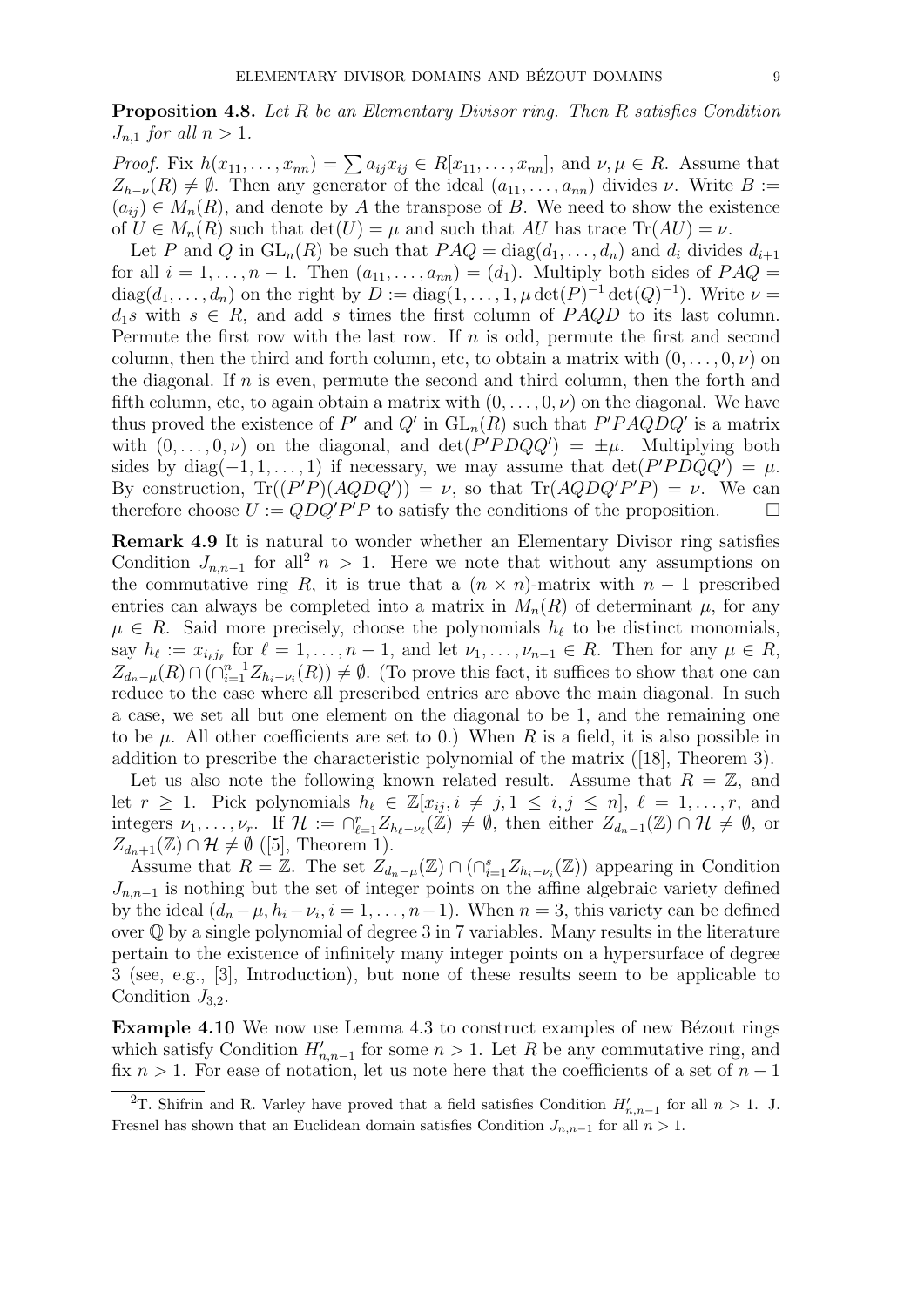homogeneous linear polynomials in  $R[x_{11},...,x_{nn}]$  determine a  $n^2 \times (n-1)$  matrix A with entries in R. Conversely, such a matrix A determines  $n-1$  linear homogeneous polynomials, namely the  $n-1$  entries of the matrix  $(x_{11},...,x_{nn})A$ . Let  $X=(x_{ij})$ denote the square  $n \times n$ -matrix in the indeterminates  $x_{ij}$ ,  $1 \le i, j \le n$ .

For each matrix  $A \in M_{n^2,n-1}(R)$ , consider the subset  $I(A)$  of  $R[x_{11},...,x_{nn}]$  consisting of  $\det(X)$  – 1 and of the  $n-1$  homogeneous linear polynomials obtained from A. Let  $\langle I(A) \rangle$  denote the ideal of  $R[x_{11},...,x_{nn}]$  generated by  $I(A)$ . We claim that  $\langle I(A) \rangle \neq R[x_{11},...,x_{nn}]$ . Indeed, choose a maximal ideal M of R, and let  $K := R/M$ . Let  $I_M = \{\det(X) - 1, h_1, \ldots, h_{n-1}\}\$  denote the subset of  $K[x_{11}, \ldots, x_{nn}]$ consisting of the images modulo M of the elements of  $I(A)$ . Proposition 4.4 shows that the intersection  $GL_n(K) \cap (\bigcap_{i=1}^{n-1} Z_{h_i}(K))$  is not empty. Let C be a matrix in that the intersection  $GL_n(\Lambda) \cap (\prod_{i=1}^n \mathbb{Z}_{h_i}(\Lambda))$  is not empty. Let C be a matrix in this intersection, and let  $\det(C) = c$ . It follows that over the field  $L := K(\sqrt[n]{c})$ , the matrix  $\frac{1}{\sqrt[n]{c}}C$  belongs to  $SL_n(L) \cap (\bigcap_{i=1}^{n-1} Z_{h_i}(L))$ . Therefore, the ideal  $\langle I_M \rangle$  is a proper ideal of  $K[x_{11}, \ldots, x_{nn}]$ , and  $\langle I(A) \rangle \neq R[x_{11}, \ldots, x_{nn}]$ .

Consider the set  $\mathcal I$  of all subsets  $I(A), A \in M_{n^2,n-1}(R)$ , such that there exists no homomorphism of R-algebras between  $R[x_{11}, \ldots, x_{nn}]/\langle I(A) \rangle$  and R. For each subset  $I = I(A) \in \mathcal{I}$ , let  $\mathbf{x}^I$  denote the set of  $n^2$  variables labeled  $x_{11}^I, \ldots, x_{nn}^I$ , and let  $(\mathbf{x}^I)$  denote the associated square matrix. Let  $I(A, \mathbf{x}^I)$  be the subset of  $R[\mathbf{x}^I]$ consisting of  $det((x^I)) - 1$  and of the  $n-1$  homogeneous linear polynomials obtained from A. It is not difficult to check that the ideal  $\langle I(A, \mathbf{x}^I), I \in \mathcal{I} \rangle$  is a proper ideal of  $R[\mathbf{x}^I, I \in \mathcal{I}]$ , so we can define the quotient ring

$$
h_n(R) := R[\mathbf{x}^I, I \in \mathcal{I}]/ < I(A, \mathbf{x}^I), I \in \mathcal{I} > .
$$

Note that if R satisfies Condition  $H'_{n,n-1}$ , then  $\mathcal{I} = \emptyset$ , and  $h_n(R) = R$ . It is clear that we have a natural morphism of R-algebras  $R \to h_n(R)$ . By construction, given any matrix  $B \in M_{n^2,n-1}(R)$ , there exists  $U \in SL_n(h_n(R))$  which also belongs to the zero-sets with coefficients in  $h_n(R)$  of the  $n-1$  homogeneous polynomials defined by *B*. Indeed, simply take  $U := (\text{class of } x_{ij}^{I(B)} \text{ in } h_n(R))_{1 \le i,j \le n}$ .

Let  $h_n^{(1)}(R) := h_n(R)$ , and for each  $i \in \mathbb{N}$ , we set  $h_n^{(i)}(R) := h_n(h_n^{(i-1)}(R))$ . Finally, we let

$$
\mathcal{H}_n(R) := \varinjlim_i h_n^{(i)}(R).
$$

Let  $C \in M_{n^2,n-1}(\mathcal{H}_n(R))$ . Then the finitely many coefficients of C all lie in a single ring  $h_n^{(i)}(R)$  for some  $i > 0$ . By construction, there exist  $U := (u_{ij}) \in SL_n(h_n^{(i)}(R))$ which also belongs to the zero-sets with coefficients in  $\mathcal{H}_n(R)$  of the n−1 homogeneous polynomials defined by C. It follows that  $\mathcal{H}_n(R)$  satisfies Condition  $H'_{n,n-1}$ . Thus, it satisfies Condition  $H_{n,n-1}$  and 4.3 implies that R is a Hermite ring.

Given any prime ideal P of  $\mathcal{H}_n(R)$ , the quotient  $\mathcal{H}_n(R)/P$  is also a  $H'_{n,n-1}$ -domain and, thus, a Bézout domain  $(4.3)$ . It is natural to wonder whether one could show for a well-chosen ring R that one such domain is not an Elementary Divisor domain, for instance by showing that  $\mathcal{H}_n(R)/P$  does not satisfy Condition  $H_{n+1,1}$  and use 4.8.

In the simplest case where  $n = 2$ , the relationships between the conditions introduced in this paper can be summarized as follows.

Proposition 4.11. Let R be any commutative ring. Consider the following properties:

a) R is an Elementary Divisor ring.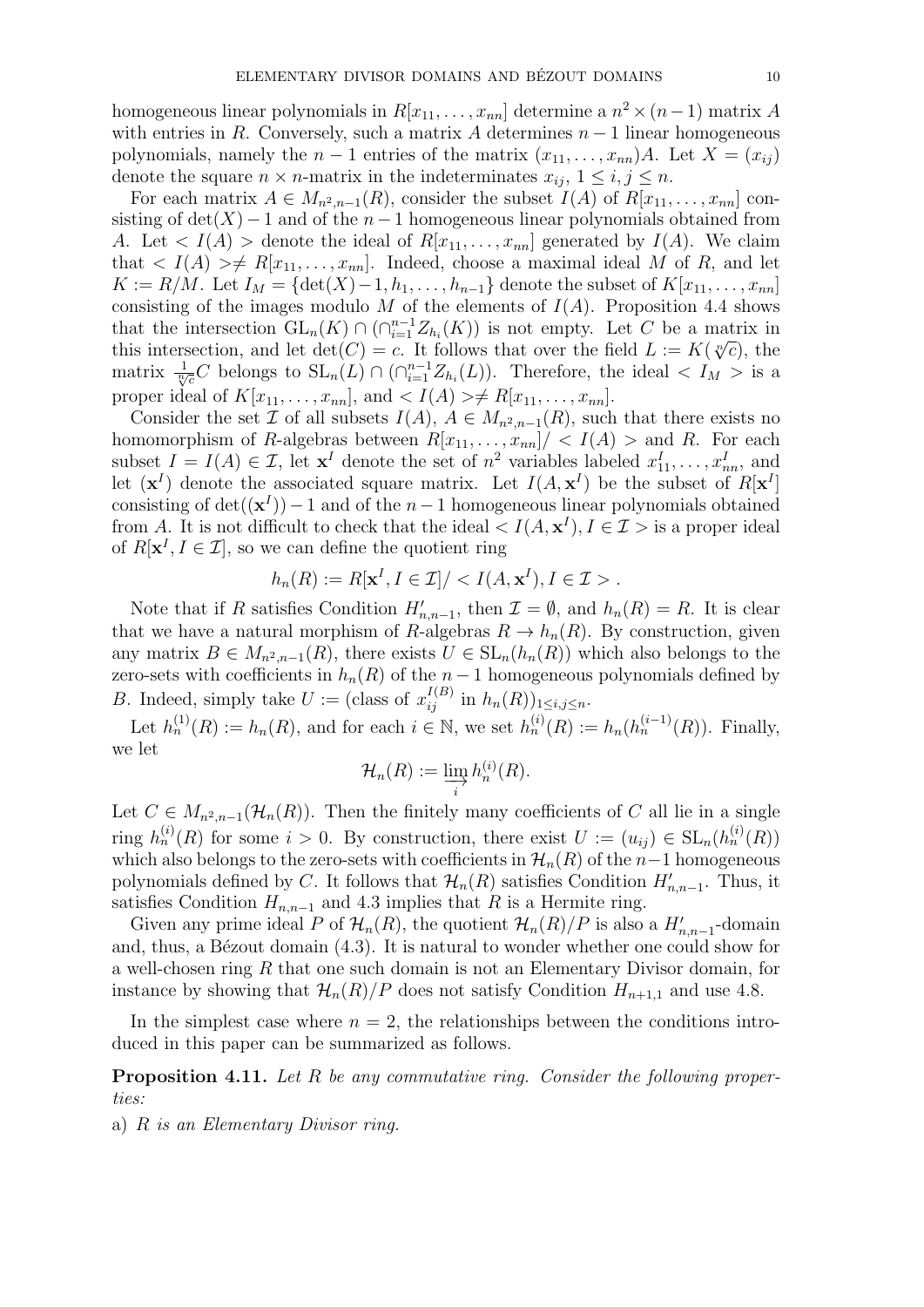- b) R satisfies Condition  $J_{2,1}$ .
- c') R satisfies Condition  $H'_{2,1}$ .
- d') R satisfies Condition  $(SU')_2$ .
- c) R satisfies Condition  $H_{2,1}$ .
- d) R satisfies Condition  $(SU)_{2}$ .
- e) R is a Hermite ring.

Then  $a) \Longrightarrow b) \Longrightarrow c' \Longrightarrow d' \Longrightarrow c \Longleftrightarrow d \Longrightarrow e$ .

*Proof.* The implication  $a) \implies b$ ) is proved in Proposition 4.8. The implications b)  $\Rightarrow$  c'), c')  $\Rightarrow$  c), and d')  $\Rightarrow$  d), are obvious. The implication d)  $\Rightarrow$  e) is proved in 3.1.

Proof of  $c'$   $\iff d'$  and  $c$   $\iff d$ . Let  $A := \begin{pmatrix} a & b \\ c & d \end{pmatrix} \in M_2(R)$ . Consider the polynomial  $h := cX - aY + dU - bV$ . Condition  $H'_{2,1}$  implies that  $SL_2(R) \cap Z_h(R) \neq \emptyset$ . Hence, we can find  $x, y, u, v \in R$  such that  $xv - yu = 1$  and such that

$$
A\left(\begin{array}{cc} x & y \\ u & v \end{array}\right) =: S
$$

with S symmetric, since the condition  $h(x, y, u, v) = cx - ay + du - bv = 0$  implies that  $ay + bv = cx + du$ . This shows that  $c' \implies d'$ ). The proof of  $c \implies d$  is similar. The proofs of the converses are also similar and left to the reader.  $\Box$ 

Acknowledgment. Thanks to Lenny Chastkofsky, Jean Fresnel, Jerry Hower, Ted Shifrin, and Robert Varley, for helpful comments and suggestions.

#### **REFERENCES**

- [1] H. Cartan and S. Eilenberg, Homological algebra, With an appendix by David A. Buchsbaum. Reprint of the 1956 original. Princeton Landmarks in Mathematics. Princeton University Press, Princeton, NJ, 1999.
- [2] M. Chadeyras, Sur les anneaux semi-principaux ou de Bézout (French), C. R. Acad. Sci. Paris 251 (1960), 2116-2117.
- [3] T. Browning and D. Heath-Brown, *Integral points on cubic hypersurfaces*, Analytic number theory, 75-90, Cambridge Univ. Press, Cambridge, 2009.
- [4] B. Dulin and H. Butts, Composition of binary quadratic forms over integral domains, Acta Arith. 20 (1972), 223–251.
- [5] M. Fang, On the completion of a partial integral matrix to a unimodular matrix, Linear Algebra Appl. 422 (2007), no. 1, 291–294.
- [6] H. Flanders, On spaces of linear transformations with bounded rank, J. London Math. Soc. 37 (1962), 10-16.
- [7] J. Fresnel, Algèbre des matrices, Hermann, Paris, 1997.
- [8] L. Fuchs and L. Salce, Modules over non-Noetherian domains, Mathematical Surveys and Monographs 84, AMS, Providence, RI, 2001.
- [9] L. Gillman and M. Henriksen, Some remarks about elementary divisor rings, Trans. Amer. Math. Soc. **82** (1956), 362-365.
- [10] L. Gillman and M. Henriksen, Rings of continuous functions in which every finitely generated ideal is principal, Trans. Amer. Math. Soc. 82 (1956), 366-391.
- [11] R. Gilmer, On commutative rings of finite rank, Duke Math. J. 39 (1972), 381-383.
- [12] O. Helmer, The elementary divisor theorem for certain rings without chain condition, Bull. Amer. Math. Soc. 49 (1943), 225–236.
- [13] I. Kaplansky, Elementary divisors and modules, Trans. Amer. Math. Soc. 66 (1949), 464–491.
- [14] T. Y. Lam, Serre's problem on projective modules. Springer Monographs in Mathematics. Springer-Verlag, Berlin, 2006.